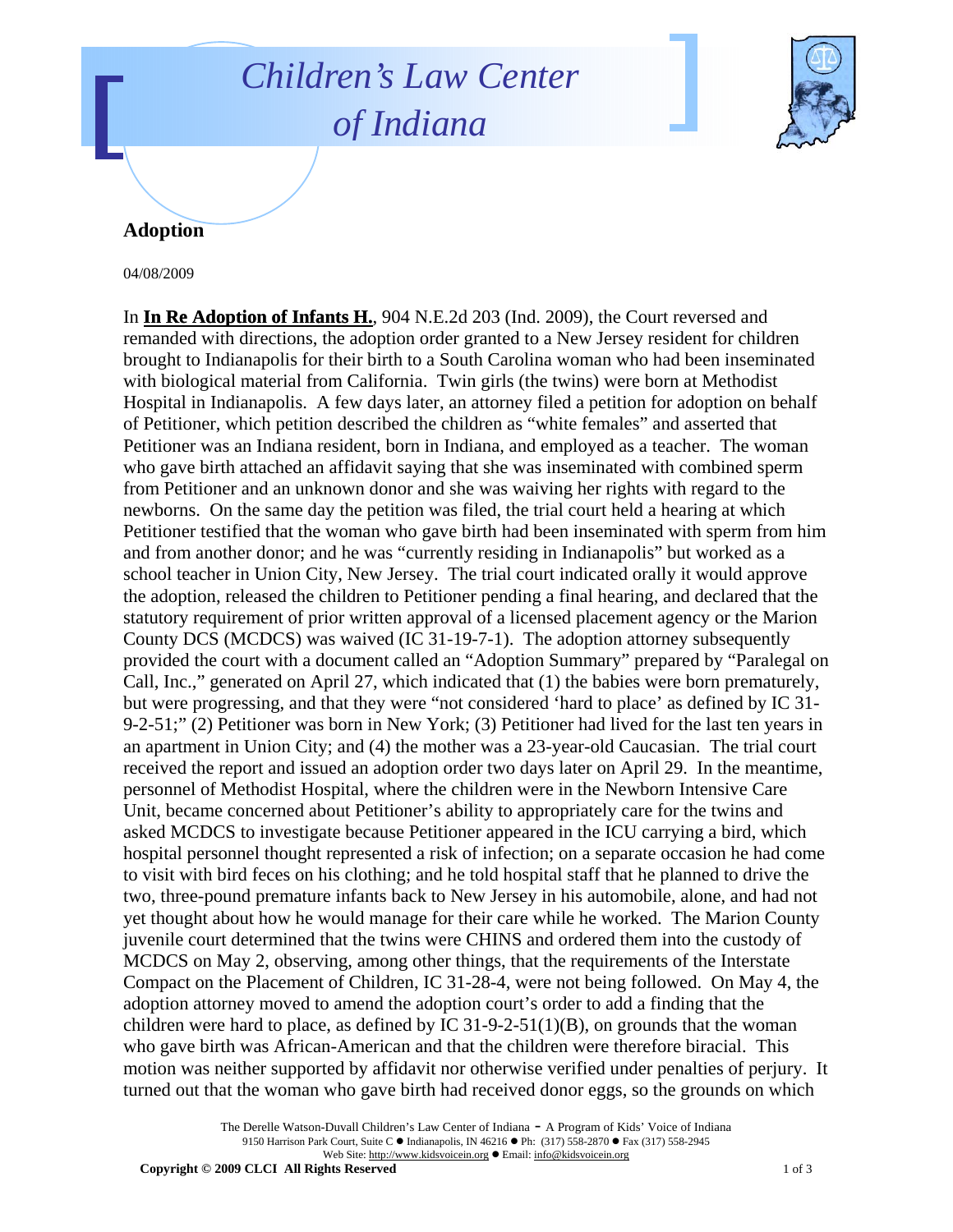the attorney asserted the children to be biracial were untrue. The earlier representation that Petitioner was a sperm donor likewise turned out to be untrue. The adoption court observed that the petition to adopt and counsel's subsequent submissions reflected "lack of candor and mass confusion of crucial factors..." and, in July 2005, vacated the original decree of adoption and an amended version that had been entered *Nunc Pro Tunc.* In November 2005, Petitioner moved again to amend the petition for adoption and requested a final hearing, asserting that the twins were hard to place because they were part of a sibling group. In January 2006, the adoption court held its last hearing and ordered a six-month period of supervision over the placement of the twins with Petitioner. On October 17, 2006, the adoption court entered a final decree of adoption, dismissed the CHINS case, and found that consent to adoption by DCS was not required. The Court of Appeals affirmed at 878 N.E.2d 331.

**The Court left open the question of whether Indiana courts have authority to grant adoption requests made by non-residents for children who are not residents, because a number of problems make this case a difficult one in which to resolve that question.** Id. at 206. The problems as listed by the Court are: the convoluted nature of the submissions of counsel, the delay associated with sorting them out in the trial court and on appeal, and the potential effect on the twins, in that a declaration that there is no subject matter jurisdiction, after all, would put two small children into legal limbo. Id.

**Faced with situations like the instant case, the adoption court should transfer the matter to the county where the children are located.** Id. at 206-07.The Court noted that, (1) in accordance with IC 31-19-2-2, when the petitioner is not a resident of Indiana, venue lies only in the county in which the licensed child placing agency or governmental agency having custody of the child is located, or in the county where the child resides; (2) venue is not jurisdictional but courts should still observe the directives of the statute; and (3) here, the disconnect between the adoption and the CHINS proceedings as respects the twins underscores the importance of honoring the legislative judgment about venue. Id.at 206.

**The adoption court erred by dispensing with DCS' statutory role before DCS even knew of the adoption, based solely on Petitioner's request.** Id.at 207. The Court noted that IC 31-19-7-1(a) requires that, before a child may be placed in a proposed adoptive home, DCS or a child placing agency licensed by DCS must give prior written approval; and that this legislative directive obviously is designed to protect children, certainly including infants like those who are the subject of this case. Id.

**The Court reversed the final order of adoption for want of compliance with the Interstate Compact and remanded with directions to comply with the Compact, and thereafter to issue further judgment accordingly.** Id. at 208-09. The Court noted that (1) the most important safeguards for children, whom it is contemplated will be sent to live with adoptive parents in another state, is the Interstate Compact on the Placement of Children (IC 31-28-4); (2) DCS contends and Petitioner does not dispute that the adoption court did not comply with the Compact; (3) both Indiana and New Jersey are parties to the Compact; (4) two of the large objectives of the Compact which Indiana has embraced are ensuring that the appropriate authorities in a state where a child is to be placed "have full opportunity to ascertain the circumstances of the proposed placement" and providing the sending state with "the most complete information on the basis of which to evaluate a projected placement

> The Derelle Watson-Duvall Children's Law Center of Indiana - A Program of Kids' Voice of Indiana 9150 Harrison Park Court, Suite C · Indianapolis, IN 46216 • Ph: (317) 558-2870 • Fax (317) 558-2945 Web Site: http://www.kidsvoicein.org · Email: info@kidsvoicein.org